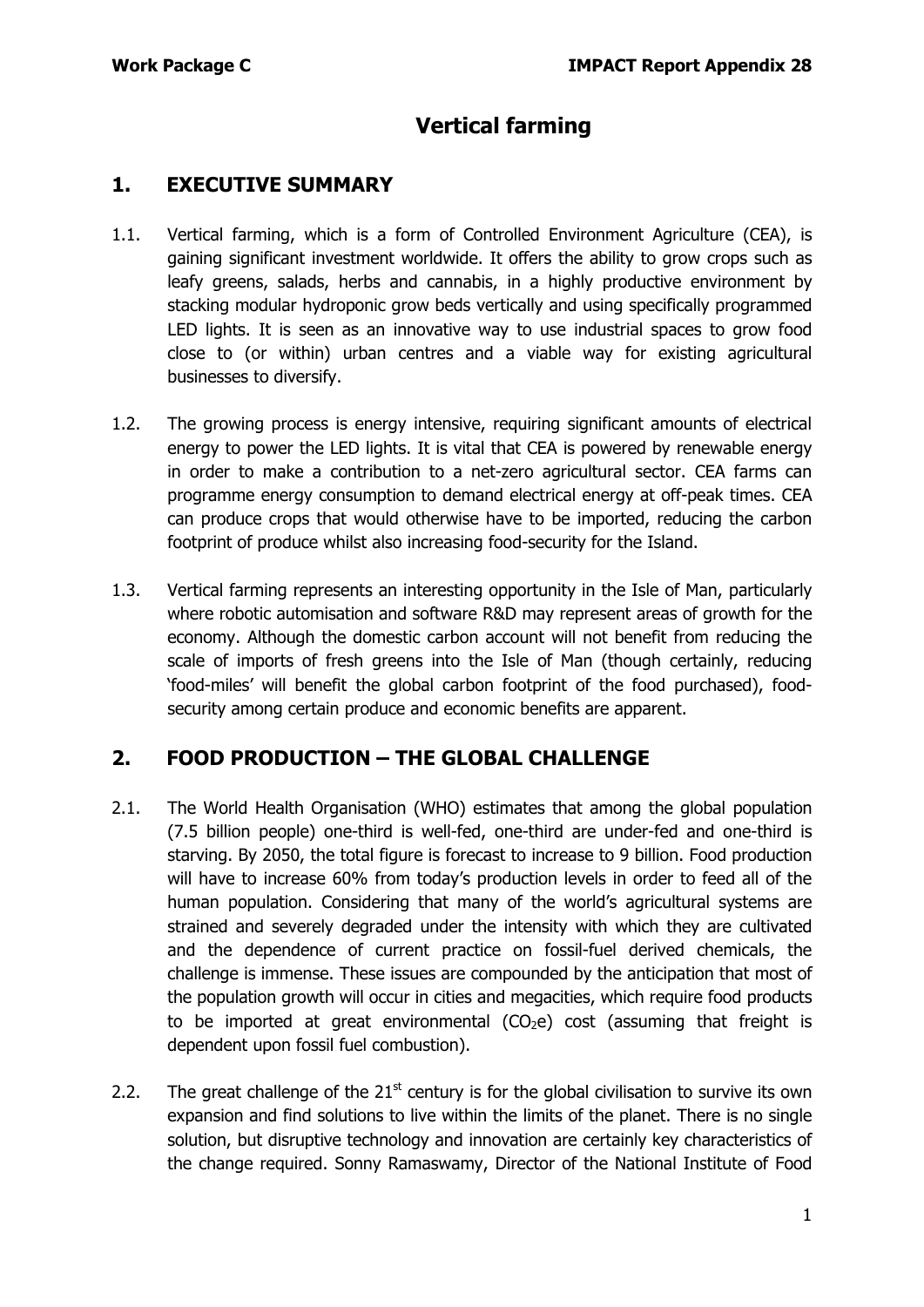and Agriculture at the USDA, said "indoor farming will play a significant role in easing food shortages of greens and vegetables". We share this vision and anticipate indoor farming will play a significant role within small island nations that have vulnerable supply-chains, such as the Isle of Man. "Urban Farming is the future of agriculture" (Futurism, Jan 2018).

# **3. FOOD SECURITY – THE MANX CHALLENGE**

3.1. The British Retail Consortium has recently highlighted how vulnerable the UK's food supply is in the wake of Brexit, particularly if trade flow is disrupted with a no-deal scenario, especially considering "Fruit and Vegetables" has the largest trade deficit in the UK. By extension, any difficulty encountered on a UK-EU border would be compounded on imports into the Isle of Man. This is particularly true for fresh produce, including salads, leafy greens, herbs, vegetables and fruit, 70% of which is imported into the UK from the EU and other countries (mainly the middle-East and Africa). The import figure for the Isle of Man is estimated to be over 95%. Notwithstanding the existential ecological challenge of global food production, as discussed above, heavy reliance on food imports represents a real economic and societal risk. Increasing food security in the Isle of Man will be critical to the Island's economy in the  $21<sup>st</sup>$  century. With the right innovative direction and investment, the Isle of Man could address some supply-chain risks associated with the crop types that vertical farming lends itself to.



Figure 1. Geoffrey Boot, MHK (Minister for DEFA) showing the impacts of supply disruption to Isle of Man fresh produce,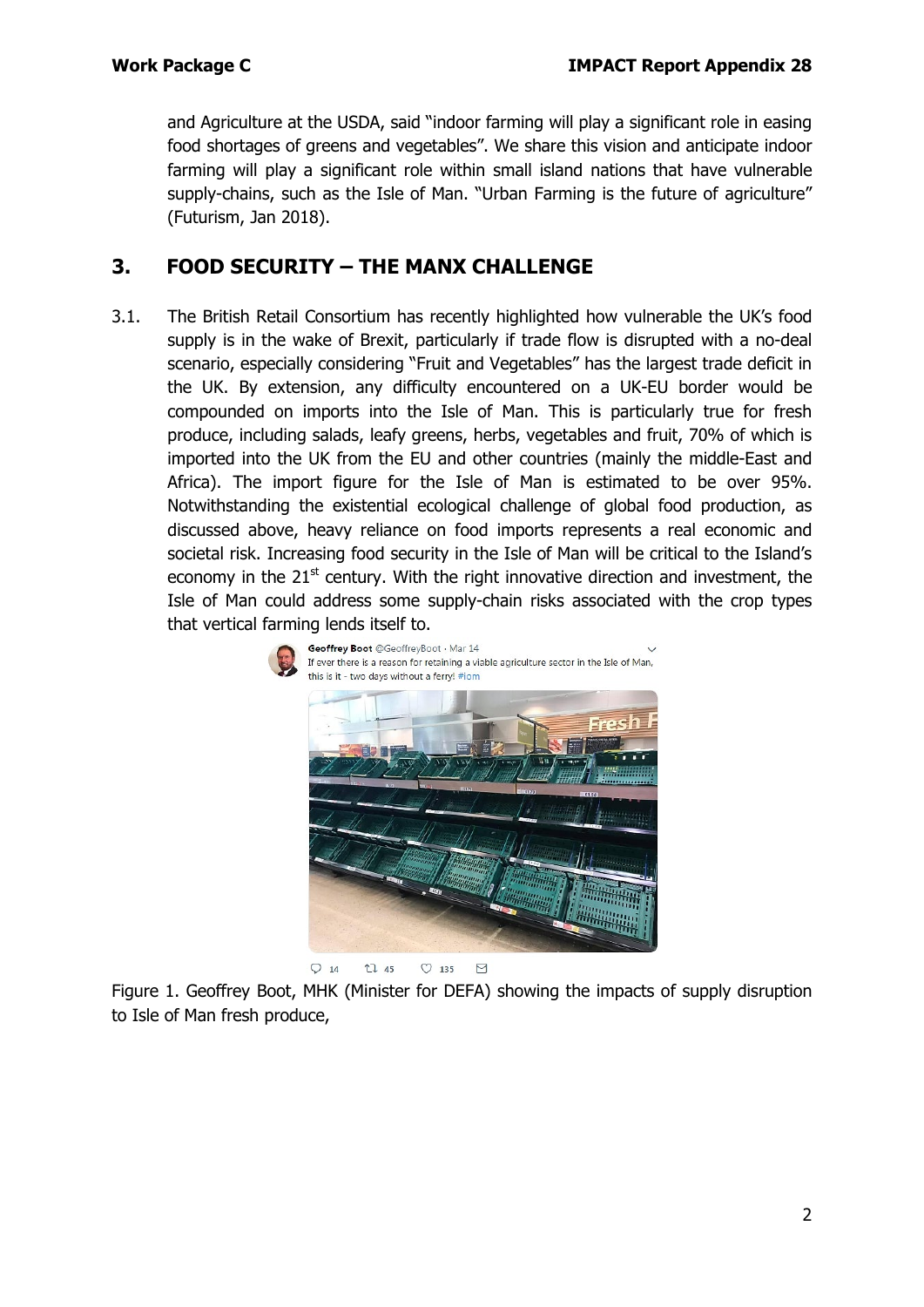### **4. ISLE OF MAN FOOD & DRINK**

- 4.1. The Department for Environment Food & Agriculture (DEFA) launched the 'Food Matters' strategy in 2015, which is a 10 year strategy that identifies "sustainable growth, a diverse range of products, increased competitiveness and profitability for the sector as key to its success, with particular focus on industry collaborations and strengthening the supply chain". The ambition for the Isle of Man food sector in 2025 is to have:
	- Flourishing businesses reliably supplying locally-produced staple and artisanal products
	- Profitably exporting and contributing to a local food culture
- 4.2. Likewise, the IOM Government's Vision 2020 document identifies the £75 million "distinctive local food and drink" as a key sector to promote economic growth, aiming to grow to £125 million.
- 4.3. The Food Matters strategy clearly states that local production of food is better for the Manx environment in terms of waste and food-miles, as well as highlighting provenance and traceability as crucial aspects of Manx food. Most importantly, the vision of the future in the strategy highlights:
	- Food security
	- Adding value to the Manx economy
	- Increasing employment opportunities
	- Supporting the health and well-being of Manx residents and visitors.

# **5. CONTROLLED ENVIRONMENT AGRICULTURE (CEA) TECHNOLOGY**

- 5.1. CEA aims to control all of the fundamental abiotic variables that facilitate efficient plant growth, including the supply of growing media, nutrients, water, temperature,  $CO<sub>2</sub>$  and light. Hydroponics is the cultivation of plants in a precisely dosed nutrientsolution.
- 5.2. Whilst these growing systems have been around for decades, technological innovations and cost-reduction in LED lighting have meant that efficient production is now commercially viable for indoor growing. Vertical farming, which utilise the volumetric space of an indoor environment to its fullest potential using racks and/or towers, is an emerging industry that is expected to disrupt the food supply chain by bringing growers into urban areas as well as to populations with low food-security, such as the Isle of Man.
- 5.3. Globally, the indoor vertical farming industry is expected to be worth \$13 billion by 2024. The Isle of Man represents a small, but opportune market for this technology.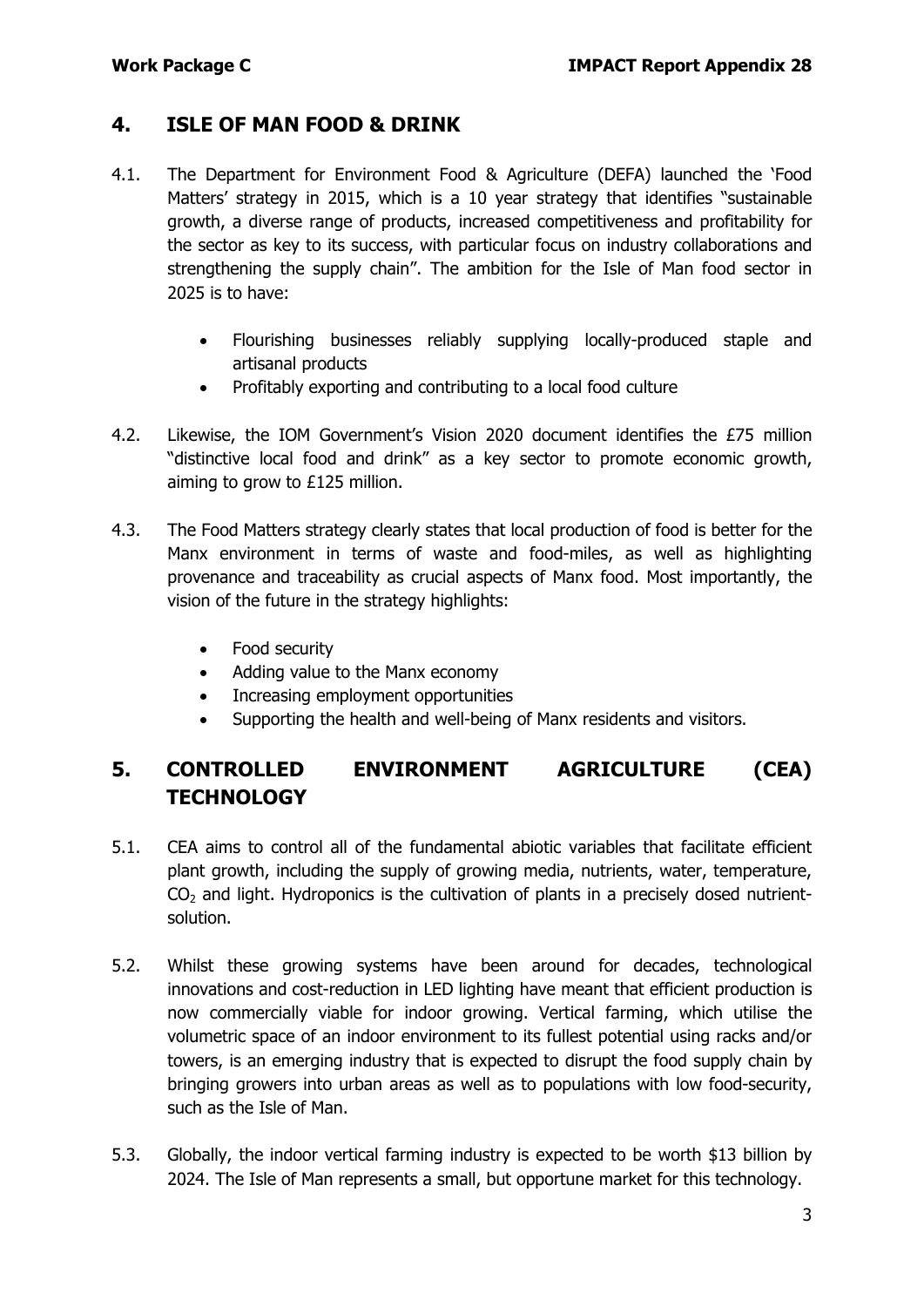- 5.4. Highly optimised CEA systems can produce the equivalent of 42 acres of outdoor farmland in just 0.6 aces of indoor space. The products will be pesticide free and herbicide free (though these inputs are minimal in the Island's agricultural industry, see agriculture work package) as well as being less exposed to crop failures from disease.
- 5.5. They will be of a higher quality and, if powered by renewable energy sources, have a smaller carbon footprint than imported goods due to the reduction in food miles, as well as having an extended shelf life with the possibility of reach farm to fork in less than 4 hours. Importantly for the Isle of Man, the produce will be supplied yearround, with no trade flow disruption from gale force winds in the Irish Sea. Moreover, CEA represents an opportunity to overcome the seasonal fluctuations in the availability of locally grown produce using conventional techniques.

### **6. PRODUCTS**

#### **Herbs**

- 6.1. Fresh and potted herbs both represent profitable markets in the Isle of Man. With the exception of seasonally available fresh herbs from Manx organic suppliers, available in Shoprite, imported herbs are supplied wholesale (to businesses throughout the Island) and retail (Shoprite) by Robinsons. Tesco, M&S and Co-op have their own imported supply of herbs.
- 6.2. Herbs are grown most successfully and efficiently in vertical-plane systems, such as ZipGrow. The Lamiaceae family tends to show the most impressive results. Each herb variety will require unique environmental inputs (pH, nitrogen, light etc.) but, through calculated compromise, a single system can satisfy the needs of multiple varieties.



Figure 2. Sweet Basil (*Ocimum basilicum*) growing on a vertical-plane ZipGrow system (left). Zipfarm (daytime) (right).

- 6.3. Varieties that would be able to be supplied would include:
	- Basil (Sweet/Genovese, Thai Basil, Lemon Basil, Dwarf Basil)
	- Oregano, Mint, Chives, Fennel, Coriander, Parsley, Rosemary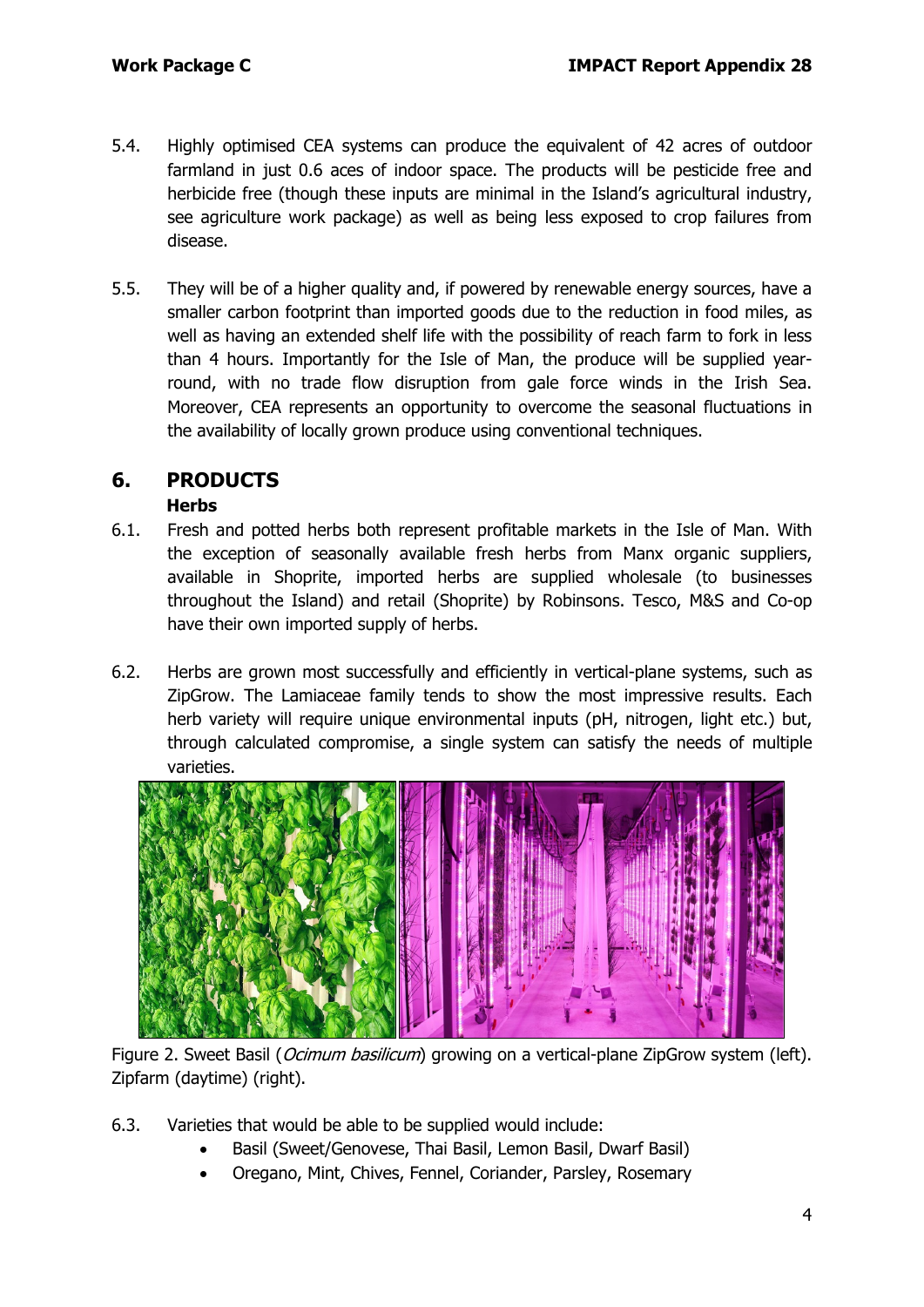- 6.4. Cut herbs products would be supplied in 25g clamshell packaging for the retail market, and 500g bags for wholesale markets. More details on environmental preferences of herbs, production estimates and price assumptions can be found in the appendix.
- 6.5. Potted herbs is a market that requires more research on the Island. Biodegradable pots (i.e. those being trialled at Shellworks) would present an opportunity for this market to expand significantly.

#### **Microgreens**

- 6.6. Microgreens are essentially seedlings. They're grown just like the seedlings are for herbs, but much more densely, and on an open-faced media. They are harvested when they're still very young and tender (around  $10 - 15$  days), often before they've grown true leaves.
- 6.7. The market for microgreens has been identified as a profitable venture by the Vertical Farming Forum, more so than greens or herbs. These crops are adored by chefs and regular consumers alike, being versatile, nutritious and aesthetically impressive. They are therefore easy to sell:
	- Their value is very apparent, and you can use them in almost any dish.
	- Microgreens are very healthy—studies show that microgreens can carry up to 14 times as much nutrition as mature crops.
	- They're easy to deliver and get to customers fast.
	- Microgreens are very low cost to grow (quick yields).
	- You can get a high margin.
- 6.8. Microgreens are grown in F&D horizontal-plane systems. Several UK suppliers of these systems have already been approached and this crop is incorporated into the business model based on assumptions on production and price. Currently, the only microgreens available on-Island are those imported to Tesco and M&S, as well as one clamshell product (40g) from Staarvey farm (available in Shoprite). The market opportunity for year-round Manx microgreens is present.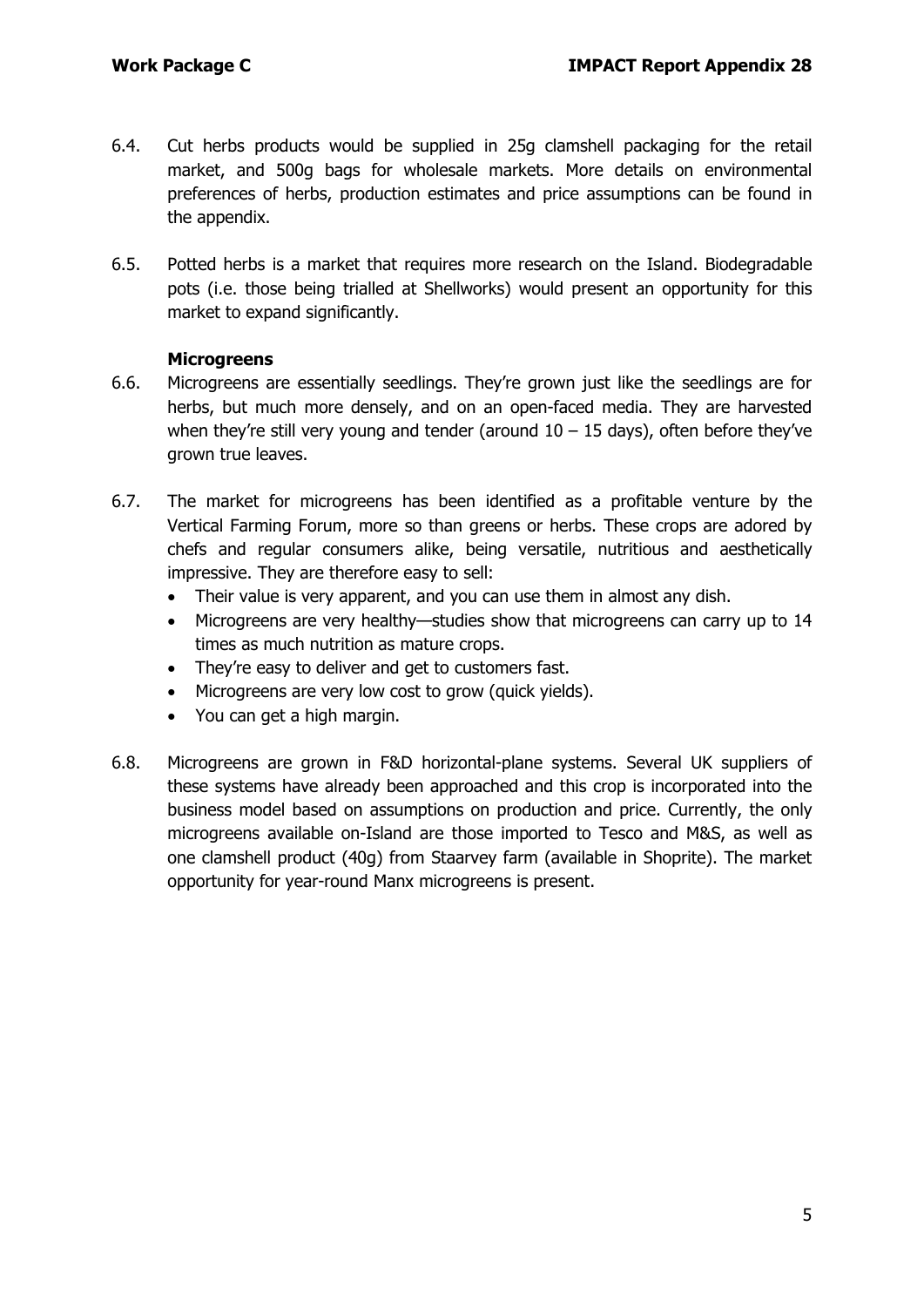

Figure 3. Growing Underground (London) farm (left) and example of retail product (right).

6.9. Companies such as Plenty, Bowery, Aerofarms and ZipGrow and trialling the technology to grow a range of other fruits (such as strawberries and tomatoes) and greens, with promising results.

# **7. INDUSTRY ANALYSIS**

7.1. AgTech, of which Vertical farming is a sector, is a growing industry throughout the world, but primarily in Europe, US/Canada and Asia. The industry is comprised of a number of sectors, which are shown in the graphic below.



Figure 4. Finistere agtech market map.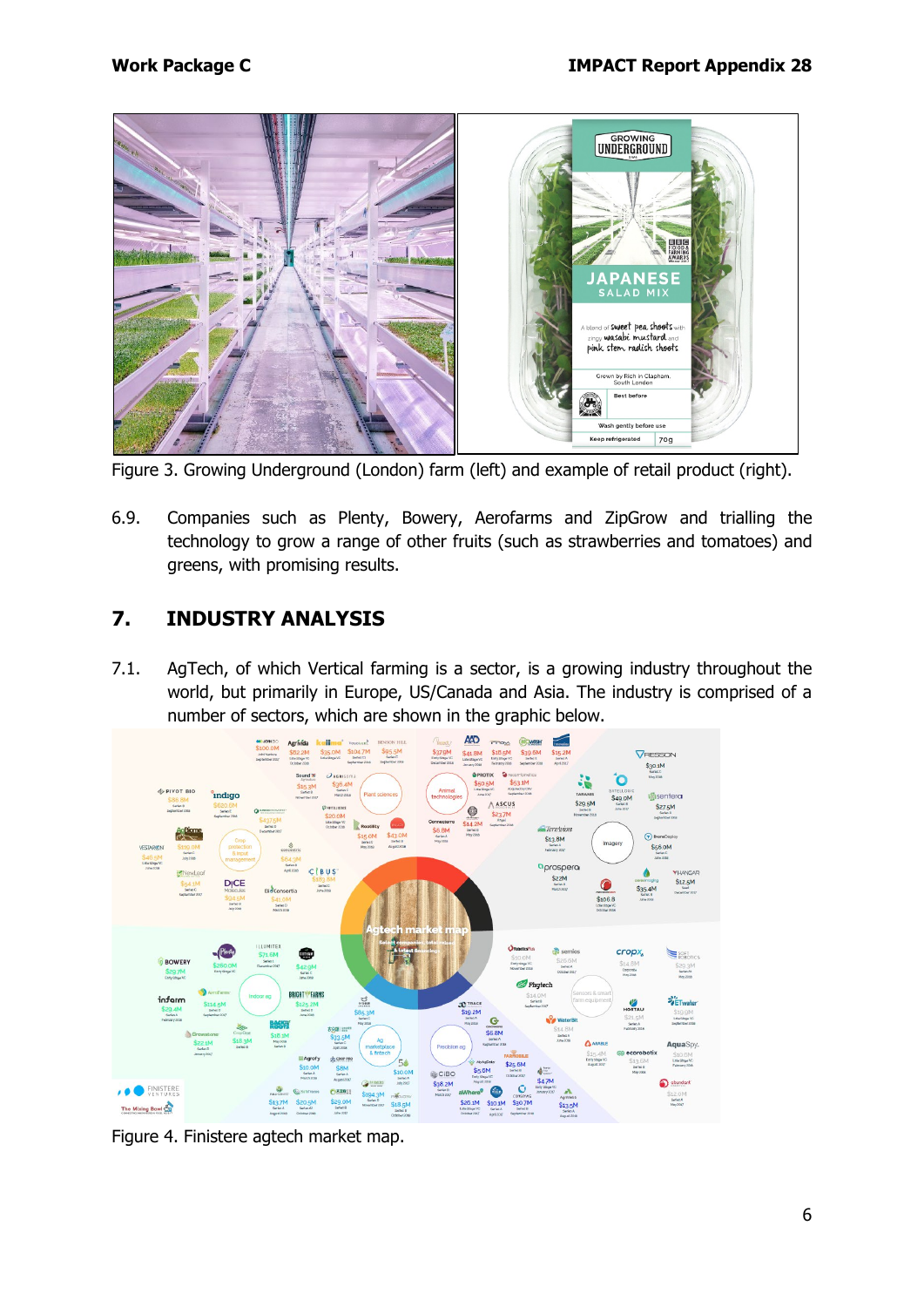- 7.2. Agtech investment continues to grow year to year, with 2018 financings exceeding those of 2017. Total capital invested in 2018 is \$1.6 billion across 209 deals in agtech, with median deal sizes rising to \$10 million. The median deal size for Indoor Ag in 2018 was \$1.7 million.
- 7.3. In the UK, the most representative comparison to a commercial vertical farming company is Growing Underground (GU). GU are based in London and produce highquality microgreens in a retrofitted WW2 air-raid shelter, 100ft below Clapham junction. They have a commercially scaled model that produces  $\sim$  200 tonnes of microgreens per month using GrowStack<sup>©</sup> technology. They supply M&S, Tesco, Planet Organic, Waitrose and Farmdrop within the greater London area. After initial trials, they ran a successful crowdfunding campaign and raised £700,000 capital to expand their production.
- 7.4. In the U.S. and Canada, several large-scale indoor farms have been successful. Most recently, Plenty<sup>™</sup> merged with Bright Agrotech and secured \$200 million investment from Softbank, with the aim to set up a large indoor growing facility in the San Francisco Bay area. The technology they use is ZipGrow towers, but instead of 8' towers that are available online to purchase, they have scaled the system up to 30' towers.



Figure 5. Plenty. Scaled up ZipTowers being used to grow herbs and greens in the San Francisco Bay area.

7.5. This industry is still in its infancy but there are examples throughout the world of successful indoor vertical farming, mostly concentrated in urban areas selling to high-end retail markets. The global market for indoor agriculture is forecast to be worth \$13 billion by 2024.

# **8. THE ISLE OF MAN OPPORTUNITY**

8.1. Vertical farming represents an interesting opportunity in the Isle of Man, particularly where robotic automisation and software R&D may represent areas of growth for the economy. Favourable corporate tax incentives, a dynamic regulatory and legislative environment, electrical energy stability together with an isolated and well-positioned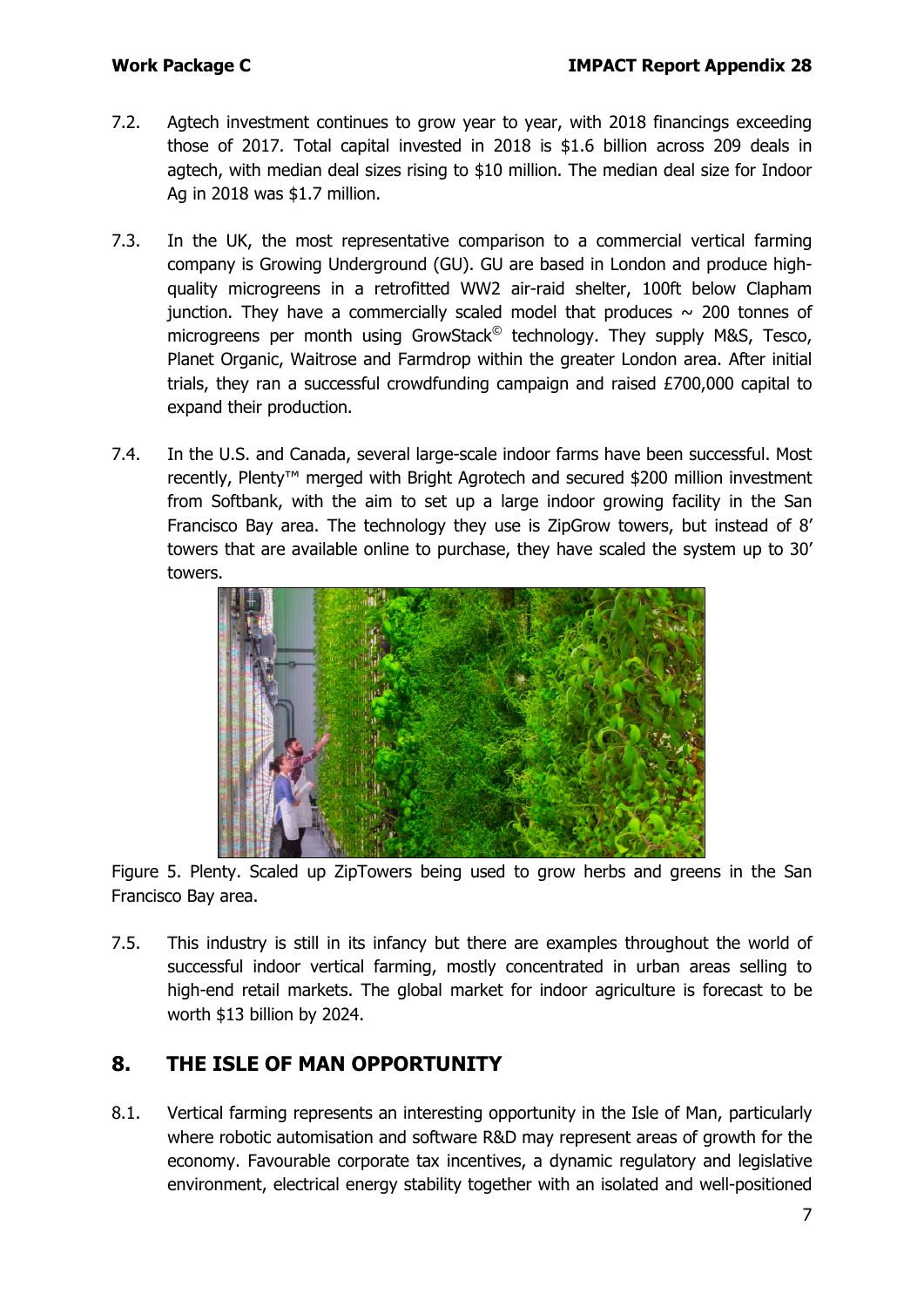local produce market with respected provenance, make the Island well positioned to invest in this sector with both food-production and IP / Research incentives.

- 8.2. Although the domestic carbon account will not benefit from reducing the scale of imports of fresh greens into the Isle of Man (though certainly, reducing 'food-miles' will benefit the global carbon footprint of the food purchased), food-security among certain produce and economic benefits are apparent. If carbon audits were to consider scope 3 (imported GHG emissions), then emissions reductions are possible, provided renewable energy is used to power the CEA installations.
- 8.3. The Government could encourage this sunrise industry by offering an efficient planning process to use industrial and brown-field sites for vertical farming. Further, DEFA could include a specific section within the Agriculture & Fisheries Grant Scheme to encourage start-up development.
- 8.4. Whilst CEA is energy intensive (Al-Chalabi, 2015), in the form of electrical demand to power the LED grow lights and climate-control systems, there is an opportunity to develop this industry in parallel with the increased capacity and supply of renewable (carbon-neutral) electrical energy. With the eventual transition of electrical generation and supply to renewable energy sources, vertical farming offers an opportunity to reduce the  $CO<sub>2</sub>$  footprint of produce (grown in CEA) when conventional techniques are restricted by seasonal parameters and imports continue to rely on fossil-fuelled freight transport.
- 8.5. Finally, there is an opportunity to use CEA as a grid balancing industry. A system that produces  $\sim$  45t greens per year requires approx. 0.5 MWh per day. The growth of the plants is optimised by the LED lights emitting certain frequencies of light for a period of 16 hours per day. Since the timing of this day/night modality is entirely controlled by the operation, it could be used as a grid-balancing mechanism whereby the lights operate overnight and up to mid-day, when electrical demand in the rest of the economy is low (off-peak).

### **9. CARBON BENEFIT**

9.1. Not quantified

### **10. ECONOMIC BENEFIT**

10.1. Not quantified

### **11. RECOMMENDATIONS**

11.1. Manx agricultural practice & policy must align with the overarching carbon objective of achieving net-neutrality by, or before, 2050.